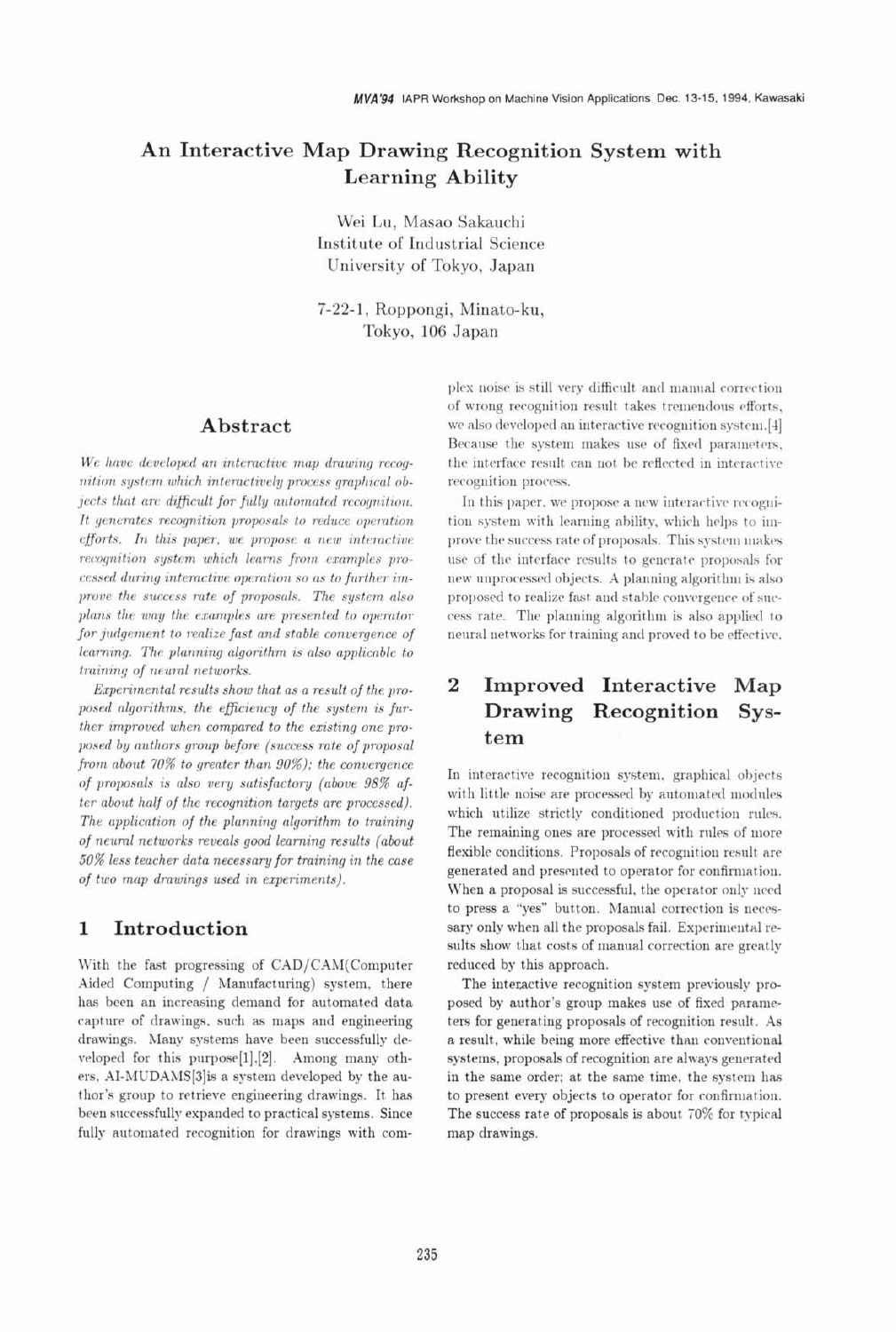To improve the success rate of proposal, our new system makes use of the result of interface, that is previously processed objects. When an object is correctly recognized by interactive module, it is taken as an example and stored in example space. For unprocessed objects, their corresponding recognition result is predicted by their Euclidean distance to the existing example space. Since the more objects are processed the example space will cover more possible cases, the correct rate of proposals generated by the example space will become higher too.

Both nearest neighbor[5] and k-nearest neighbor algorithms are applied to generation of recognition proposals. K-nearest neighbor shows better performance.

Assume that previously processed objects are sorted in the example space  ${E^{(i)}}$  (*i* is the class nubmer);  ${g_k}$  is the k<sup>th</sup> feature of unknow object  $e$ ,  ${f_{ik}^{(i)}}$  the  $k$ th feature of  $j$ th example in class  $i$ . The distance between unkonw object  $e$  and class  $i$  is calculated as follows:

$$
Distance(e, E^{(i)}) = Min_j \{ \sqrt{\sum_k (g_k - f^{(i)}_{jk})} \} (1)
$$

By nearest-neighbor algorithm, the recognition proposal of an unknown object is given by finding the example space  $i$  that has the minimum distance (calculated by eqation1) from object e.

By k-nearest neighbor algorithm, first distance from the unkown object to every existing example is calculated. Then 6(determined by experiments) nearest existing examples are chosen and the number of examples that belongs to every class is counted. The class that has the maximum number of existing examples among the 6 nearest neighbors is taken as the recognition result of the unknow object.

### Planning of Example Space 3 and Its Optimization

Since among the graphical objects to be processed, some are similar to each other and some are very different, the success rate generated by an example space evidently depends on the contents of the example space. In other words, the correct rate of proposals depends on the order in which objects are processed. Our experimental results show that the correct rate of proposals fluctuates by 3-6% even when most of the objects are processed.

In order to realize a stable and therefore more effective learning process, we propose a planning algorithm by which the object that is most different from the obtained example space is always chosen for processing. As a result, remaining objects becomes more and more similar to the obtained example space and the success rate increases steadily. In this way, the interactive process can be switched to automated one when the success rate reaches a satisfactory level, saving the effort to process the remaining objects interactively.

Similarly, the example space needs not to store all processed objects. It can be optimized by only storing objects different from each other, thus ensuring a converged size. In this system, we use a distance threshold to decide the insertion of an example to the example space. When a proposal is incorrect, the object will be inserted into the example space unconditionally. When a proposal is correct and the distance of the processed object to example space is smaller than the threshold, it will not be inserted into example space.

## Application of Planning Al-4 gorithm to Training of Neural Network

Neural networks have been succesfully applied in recognition of technical drawings[6][7]. After having processed certain amount of data, the obtained example space can be used to train a neural network. Since the problem with neural network is its time consuming training process, especially the process of determining the best configuration of network, we propose to apply the result of planning algorithm stated in section 3 to teacher data. For determination of configuration of networks, only objects that are most different from each other are used for initial training. As a result, the training effort can be reduced.

First, the teacher data set  $T$  (normalized to [0,1]) is sorted in the following steps:

- 1. Initialize the result space  $R$  as  $\{\}.$
- 2. Find the data  $t$  that has the furthest distance from R.
- 3. Append  $t$  to R
- 4. If T is not equal to  $\{\}$ , repeat step 2
- 5. End of sorting.

Next, choose objects that have smaller distance than 1 as the selected teacher data set which is then used for determining the best configuration of the neural network.

Finally use the full set of teacher data to continue training the network determined by the selected teacher data.

In this way, the effort needed to determine the optimal configuration is reduced by the ratio of number of selected teacher data to that of total data.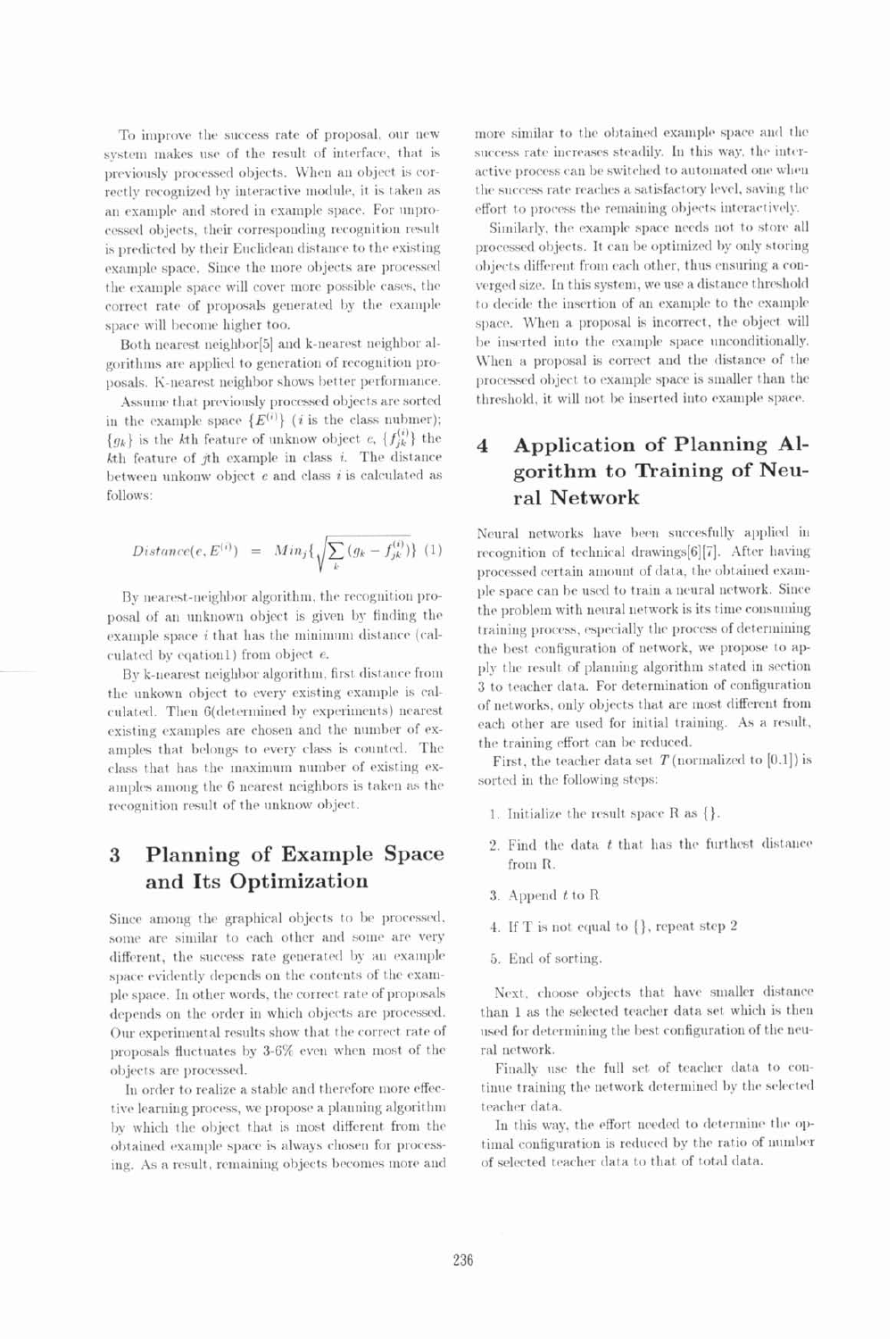### **Experimental Results** 5

We have implemented the above mentioned system on Sun Sparc workstation in C++ language. The user interface is implemented on X-window environment. The total size of programs is about 4 thousand steps.

One typical vectorized map drawing used in experiments is shown in Fig.1. Recognition of line vector groups generated by overlapping of symbols and road lines is chosen as target of interactive operation. Some typical ones are shown in Fig.2. These vector groups have very complex variety, so that it is difficult to write explicit recognition rules for automated processing. A total of 21 parameters are used for representing the objects.

The screen layout of user interface system is shown in Fig.3. The object to be recognized is displayed at the two largest windows in the center, with different scales. The proposals are displayed at the bottom of the main window.

Fig.4 shows the learning curves of the interactive recognition process. The axis of abscissas is the number of objects processed, the axis of ordinates is the success rate of proposals. The average success rate is about 90%. The curve in dotted line show the success rate without planning. The curve in solid line shows the result of planning. The planned result show a steady increase of success rate, compared to the fluctuated one by random selection. After about half of the objects are processed, the success rate is always above 98%. (compared to 94% without planning, in dash line) Fig.5 is the result of another map with more similar objects. It shows that only 400 (out of 2500) objects need to be processed before switching to automated process, which means that only less than one sixth of objects are required to be processed before the system can switch to automated recognition with the obtained example space. Whereas for random selection, the success rate always fluctuates between 98% and 100% even when most of the objects are processed.

For the training of neural network, a back propagation network with 21 input, 1 hidden laver of 18 neurons and 4 output is used. The typical training time is about 30 minutes for every 1000 cycles of learning with a set of 1500 data. Fig.6 shows the result of neural network training with planned teacher data. By the proposed planning algorithm stated in 3, 683 are selected out of 1482 examples as initial teacher data. The axis of abscissas is the number of training cycle, the axis of ordinates the recognition rate of the trained networks. The curve in solid line is the learning curve of selected teacher data, the curve in dotted line is that of the rest. Since the recognition rate for rest of data is always higher than or equal to selected teacher data, the selected teacher data is proved to be good enough to represent the whole example space and effective for training neural network. Therefore, the effort of determining the configuration of nextwork is reduced by about 50%.

### Conclusions 6

We have proposed a new type of interactive recognition system for map drawings. By making use of processed objects to generate recognition proposals of unknow objects, the efficiency of the interactive system is greatly improved when compared with that of the existing system proposed by authors' group before. By planning the order in which objects are processed, success rate of proposals can converge steadily to 100%, so that in most of the cases, only part of the objects need to be processed interactively. The planning algorithm can also be applied to data selection of teacher data for training of neural networks, which can reduce time spent for determination of optimal configuration of networks.

# References

- [1] R. Kasturi and L.O. Gorman: Document Image Analysis: A Bibliography, Machine Vision and Application, pp231-243, 1992
- [2] Karl Tombre: Technical Drwing Recognition and Understanding: From Pixels to Semantics, Proc. of IAPR Workshop on Machine Vision Applications, pp.393-402, 1992
- [3] W. Lu, Y. Ohsawa, M. Sakauchi: A Database Capture System for Mechanical Drawings Using an Efficient Multi-dimensional Graphical Data Structure Proc. of ICPR, Vol.1, pp.266-269, 1988
- [4] Y. Ohsawa, Y. Takishima, M. Sakauchi, An Efficient Map Data Conversion System Using Deviced Combination of Full Automatic and Human-Assisted Recognition Phases, Trans. of IEICE, Vol. J72-DII, No.4, p545-554, 1989
- [5] T. M. Cover and P.E. Hart: Nearest Neighbor Pattern Classification. IEEE Trans. on Information Theory, Vol. IT-13, no. 1, Jan. 1967.
- [6] H. Arai, S. Abe, M. Nagura: Intelligent Interactive Map Recognition Using Neural Networks, 3rd ICDAR, pp.922-925, 1993
- [7] T. Cheng, J.Hkan and D.Y.Y. Yun: A Symbol Recognition System, Proc. of 2nd Conf. on Document Anal. and Recog. pp.918-921, 1992